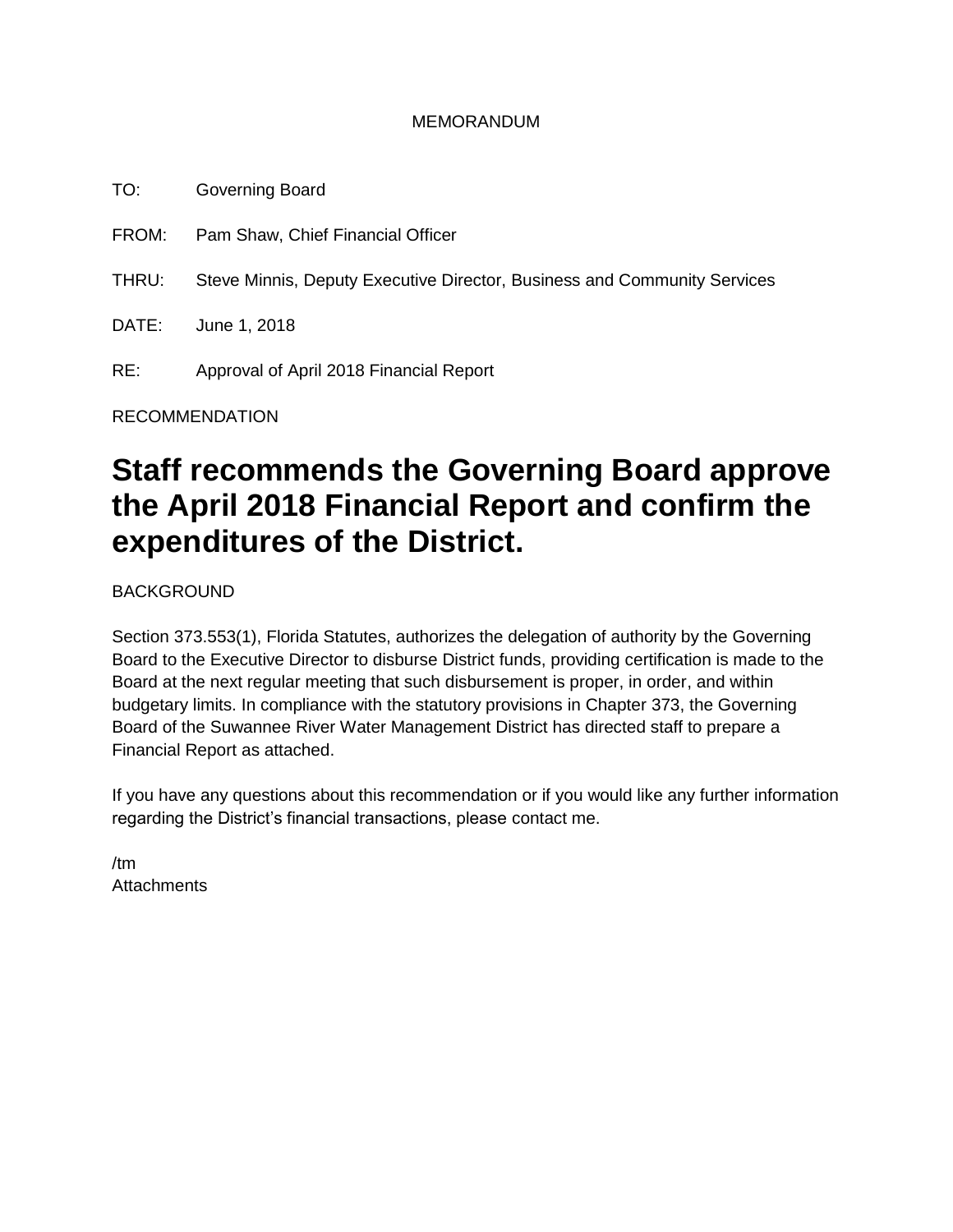| <b>Financial Institution/Account</b>       | <b>Monthly</b><br><b>Interest</b> | <b>Interest</b><br>Rate % | <b>Closing</b><br><b>Balance</b> |
|--------------------------------------------|-----------------------------------|---------------------------|----------------------------------|
| <b>First Federal Permit Fee</b>            | \$0.00                            |                           | \$16,626.08                      |
| <b>First Federal Accounts Payable</b>      | \$0.00                            |                           | \$35,000.00                      |
| <b>First Federal Depository</b>            | \$170.16                          | 0.02%                     | \$697,320.24                     |
| Special Purpose Investment Account (SPIA)* | \$57,248.04                       | 1.61%                     | \$42,278,076.55                  |
| TOTAL                                      | \$57,418.20                       |                           | \$43,027,022.87                  |

### **Suwannee River Water Management District Cash Report April 2018**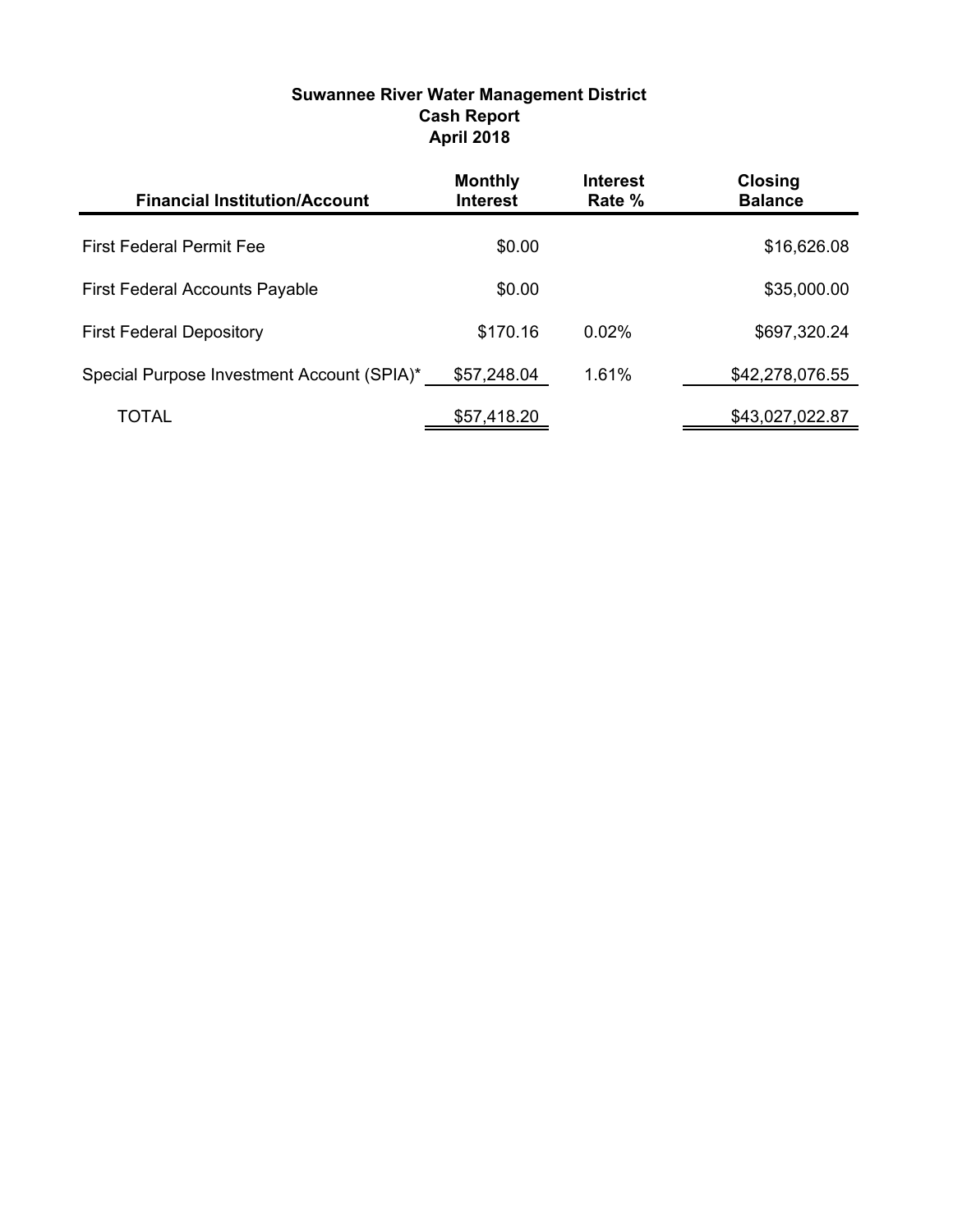#### **Suwannee River Water Management District Statement of Sources and Uses of Funds For the Month ending April 30, 2018 (Unaudited)**

|                            |    | <b>Current</b><br><b>Budget</b> |   | <b>Actuals</b><br><b>Through</b><br>4/30/2018 |   | Variance<br>(Under)/Over<br><b>Budget</b> | <b>Actuals As A</b><br>% of Budget |
|----------------------------|----|---------------------------------|---|-----------------------------------------------|---|-------------------------------------------|------------------------------------|
| <b>Sources</b>             |    |                                 |   |                                               |   |                                           |                                    |
| Ad Valorem Property Taxes  | \$ | 5,591,837 \$                    |   | 5,231,680 \$                                  |   | (360, 157)                                | 93.6%                              |
| Intergovernmental Revenues | \$ | 59,873,387                      | S | 10,296,636                                    | S | (49, 576, 751)                            | 17.2%                              |
| Interest on Invested Funds | \$ | 140,000 \$                      |   | 405.453 \$                                    |   | 265.453                                   | 289.6%                             |
| License and Permit Fees    | \$ | 135,000 \$                      |   | 116,483 \$                                    |   | (18,518)                                  | 86.3%                              |
| Other                      | \$ | 1,226,100 \$                    |   | 594,773 \$                                    |   | (631, 327)                                | 48.5%                              |
| Fund Balance <sup>3</sup>  | \$ | 15,891,753 \$                   |   | 1.276.010 \$                                  |   | (14, 615, 743)                            | $8.0\%$                            |
| <b>Total Sources</b>       | S  | 82,858,077                      |   | 17,921,034                                    | S | (64, 937, 043)                            | 21.6%                              |

|                                              | <b>Current</b> |      |                     |      |                     |     | Available     |           |              |
|----------------------------------------------|----------------|------|---------------------|------|---------------------|-----|---------------|-----------|--------------|
|                                              | <b>Budget</b>  |      | <b>Expenditures</b> |      | <b>Encumbrances</b> |     | <b>Budget</b> | %Expended | %Obligated 2 |
| <b>Uses</b>                                  |                |      |                     |      |                     |     |               |           |              |
| Water Resources Planning and Monitoring      | 9.322.743      | - \$ | 2.185.260           |      | 2.391.921           |     | 4.745.562     | 23%       | 49%          |
| Acquisition, Restoration and Public Works    | 65,326,091     | - \$ | 6,380,322           |      | 26,306,553          |     | 32,639,216    | 10%       | 50%          |
| Operation and Maintenance of Lands and Works | 5.140.309      | - \$ | 1,687,255           |      | 523,151             | -SS | 2,929,903     | 33%       | 43%          |
| Regulation                                   | 1.392.916 \$   |      | 681.697             | - \$ | $8,185$ \$          |     | 703.034       | 49%       | 50%          |
| Outreach                                     | 225.475 \$     |      | 71.621              | - \$ |                     |     | 153.854       | 32%       | 32%          |
| Management and Administration                | .450,543       |      | 926,340             |      | 59,515              |     | 464.688       | 64%       | 68%          |
| <b>Total Uses</b>                            | 82,858,077     |      | 11,932,495          |      | 29,289,325          |     | 41,636,257    | 14%       | 50%          |

 $1$  Encumbrances represent unexpended balances of open purchase orders and contracts.

 $^2$  Represents the sum of expenditures and encumbrances as a percentage of the available budget.

<sup>3</sup> Actual Fund Balance used is recorded at the end of the fiscal year. This amount represents Fund Balance used for the Monitor Well Improvement Program and the AG and RIVER Cost-Share Programs

This financial statement is prepared as of April 30, 2018 and covers the interim period since the most recent audited financial statements.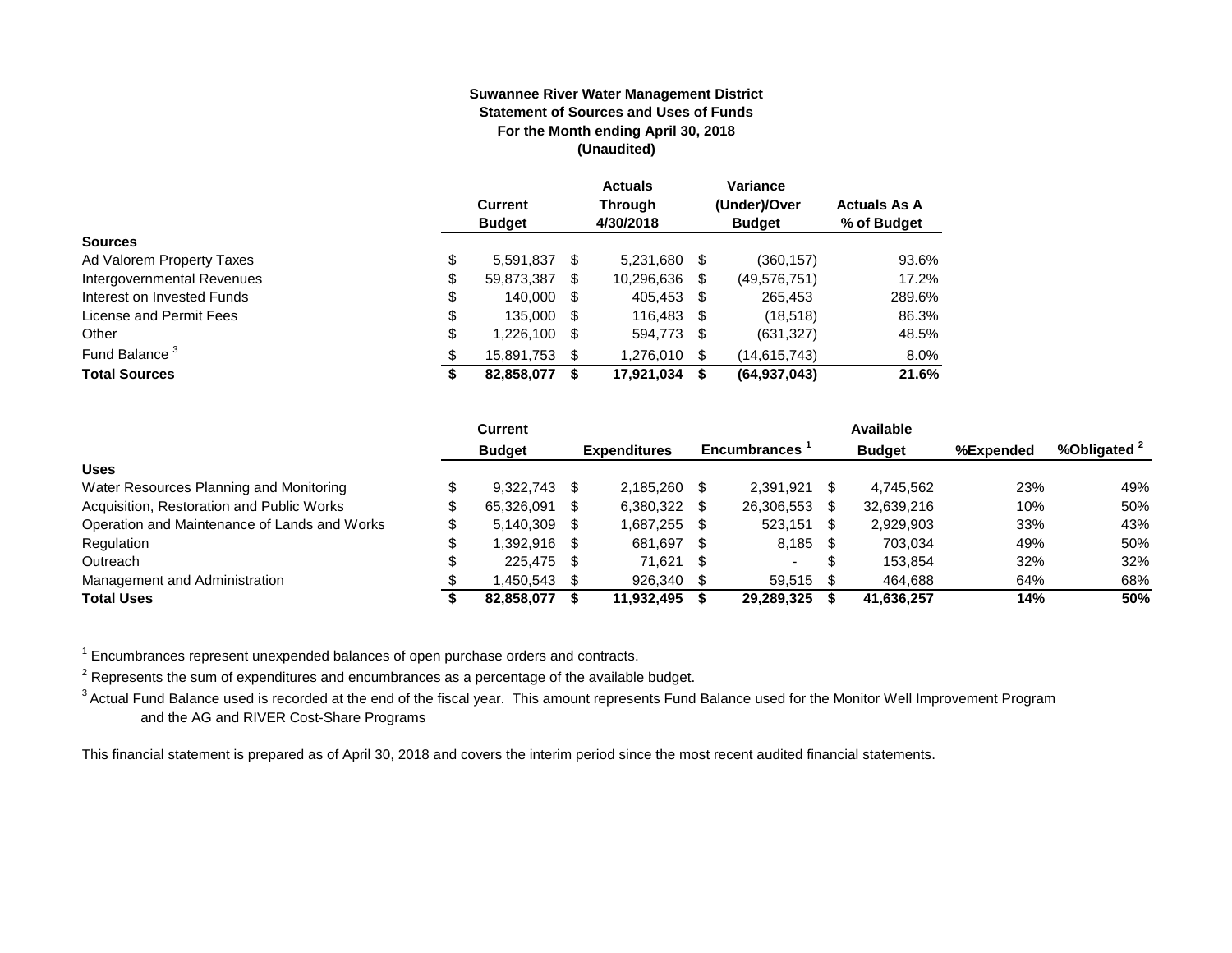| STATEMENT OF ACTIVITY - REVENUE AND EXPENSE ROLLUP (UNAUDITED)<br>April 30, 2018 |               |                 |               |  |
|----------------------------------------------------------------------------------|---------------|-----------------|---------------|--|
|                                                                                  | <b>Y-T-D</b>  |                 | <b>ANNUAL</b> |  |
| Recap of All Funds                                                               | <b>ACTUAL</b> | ENCUM.          | <b>BUDGET</b> |  |
| <b>REVENUES</b>                                                                  |               |                 |               |  |
| <b>AD VALOREM REVENUE</b>                                                        | 5,231,680.01  | 0.00            | 5,591,837.00  |  |
| <b>INTEREST REVENUE</b>                                                          | 405,452.62    | 0.00            | 140,000.00    |  |
| <b>OTHER INCOME</b>                                                              | 884.87        | 0.00            | 0.00          |  |
| <b>AUCTION REVENUE</b>                                                           | 9,968.22      | 0.00            | 0.00          |  |
| <b>TIMBER REVENUE</b>                                                            | 448,355.79    | 0.00            | 1,000,000.00  |  |
| <b>PERMIT REVENUE</b>                                                            | 116,482.50    | 0.00            | 135,000.00    |  |
| <b>LOCAL REVENUE</b>                                                             | 135,563.75    | 0.00            | 226,100.00    |  |
| <b>STATE APPROPRIATION REVENUE</b>                                               | 6,505,119.00  |                 | 6,505,119.00  |  |
| <b>DEP REVENUE</b>                                                               | 1,662,171.97  | 0.00            | 44,866,318.00 |  |
| <b>FDOT REVENUE</b>                                                              | 254,479.82    | 0.00            | 950,000.00    |  |
| <b>FDOT LAP GRANT REVENUE</b>                                                    | 2,396.44      | 0.00            | 1,000,000.00  |  |
| <b>FFWC REVENUE</b>                                                              | 125,753.62    | 0.00            | 400,000.00    |  |
| <b>NFWF REVENUE</b>                                                              | 85,872.75     | 0.00            | 145,000.00    |  |
| <b>FLORIDA FORESTRY REVENUE</b>                                                  | 0.00          | 0.00            | 100,000.00    |  |
| <b>STATE REVENUE - FLORIDA FOREVER</b>                                           | 1,485,929.61  | 0.00            | 1,800,000.00  |  |
| <b>FEMA REVENUE</b>                                                              | 174,913.43    | 0.00            | 3,249,000.00  |  |
| <b>USE OF FUND BALANCE</b>                                                       | 1,276,010.03  | 0.00            | 16,041,753.00 |  |
| <b>TOTAL REVENUES</b>                                                            | 17,921,034.43 | 0.00            | 82,858,077.00 |  |
| <b>EXPENDITURES</b>                                                              |               |                 |               |  |
| <b>TOTAL SALARIES AND BENEFITS</b>                                               | 2,997,175.43  | 0.00            | 6,047,222.00  |  |
| <b>TOTAL CONTRACTUAL SERVICES</b>                                                | 3,418,244.33  | 9,035,217.04    | 32,477,909.00 |  |
| <b>TOTAL OPERATING EXPENSES</b>                                                  | 512,804.64    | 71,219.29       | 1,370,119.00  |  |
| <b>TOTAL CAPITAL OUTLAY</b>                                                      | 171,776.03    | 2,997.83        | 308,044.00    |  |
| <b>TOTAL FIXED CAPITAL OUTLAY</b>                                                | 3,177,767.83  | 0.00            | 8,371,848.00  |  |
| <b>TOTAL INTERAGENCY EXPENSES</b>                                                | 1,654,727.56  | 20,179,891.07   | 34,282,935.00 |  |
| <b>TOTAL EXPENDITURES</b>                                                        | 11,932,495.82 | 29,289,325.23   | 82,858,077.00 |  |
| <b>EXCESS REVENUES OVER (UNDER) EXPENDITURES</b>                                 | 4,712,528.58  | (29,289,325.23) | 0.00          |  |
| *This amount does not include the use of Fund Balance                            |               |                 |               |  |
|                                                                                  | <u>Y-T-D</u>  |                 | <b>ANNUAL</b> |  |
| Fund 01: General Fund                                                            | <b>ACTUAL</b> | ENCUM.          | <b>BUDGET</b> |  |
| <b>REVENUES</b>                                                                  |               |                 |               |  |

| Fund 01: General Fund              | Y-T-D<br><b>ACTUAL</b> | <b>ENCUM.</b> | <b>ANNUAL</b><br><b>BUDGET</b> |
|------------------------------------|------------------------|---------------|--------------------------------|
| <b>REVENUES</b>                    |                        |               |                                |
| <b>TOTAL REVENUES</b>              | 10,011,889.82          | 0.00          | 9,492,276.00                   |
| <b>EXPENDITURES</b>                |                        |               |                                |
| <b>TOTAL SALARIES AND BENEFITS</b> | 2,603,016.18           | 0.00          | 5,236,014.00                   |
| <b>TOTAL CONTRACTUAL SERVICES</b>  | 395,042.99             | 804,469.61    | 2,210,609.00                   |
|                                    |                        |               |                                |

| <b>TOTAL CONTRACTUAL SERVICES</b>                | 395,042.99   | 804,469.61     | 2,210,609.00 |
|--------------------------------------------------|--------------|----------------|--------------|
| <b>TOTAL OPERATING EXPENSES</b>                  | 320,796.31   | 42,825.46      | 840,463.00   |
| <b>TOTAL CAPITAL OUTLAY</b>                      | 42,706.71    | 2,660.83       | 156,290.00   |
| <b>TOTAL FIXED CAPITAL OUTLAY</b>                | 0.00         | 0.00           | 0.00         |
| <b>TOTAL INTERAGENCY EXPENSES</b>                | 355,079.15   | 862,197.53     | 1,048,900.00 |
| <b>TOTAL EXPENDITURES</b>                        | 3,716,641.34 | 1,712,153.43   | 9,492,276.00 |
| <b>EXCESS REVENUES OVER (UNDER) EXPENDITURES</b> | 6,295,248.48 | (1,712,153.43) | 0.00         |
|                                                  |              |                |              |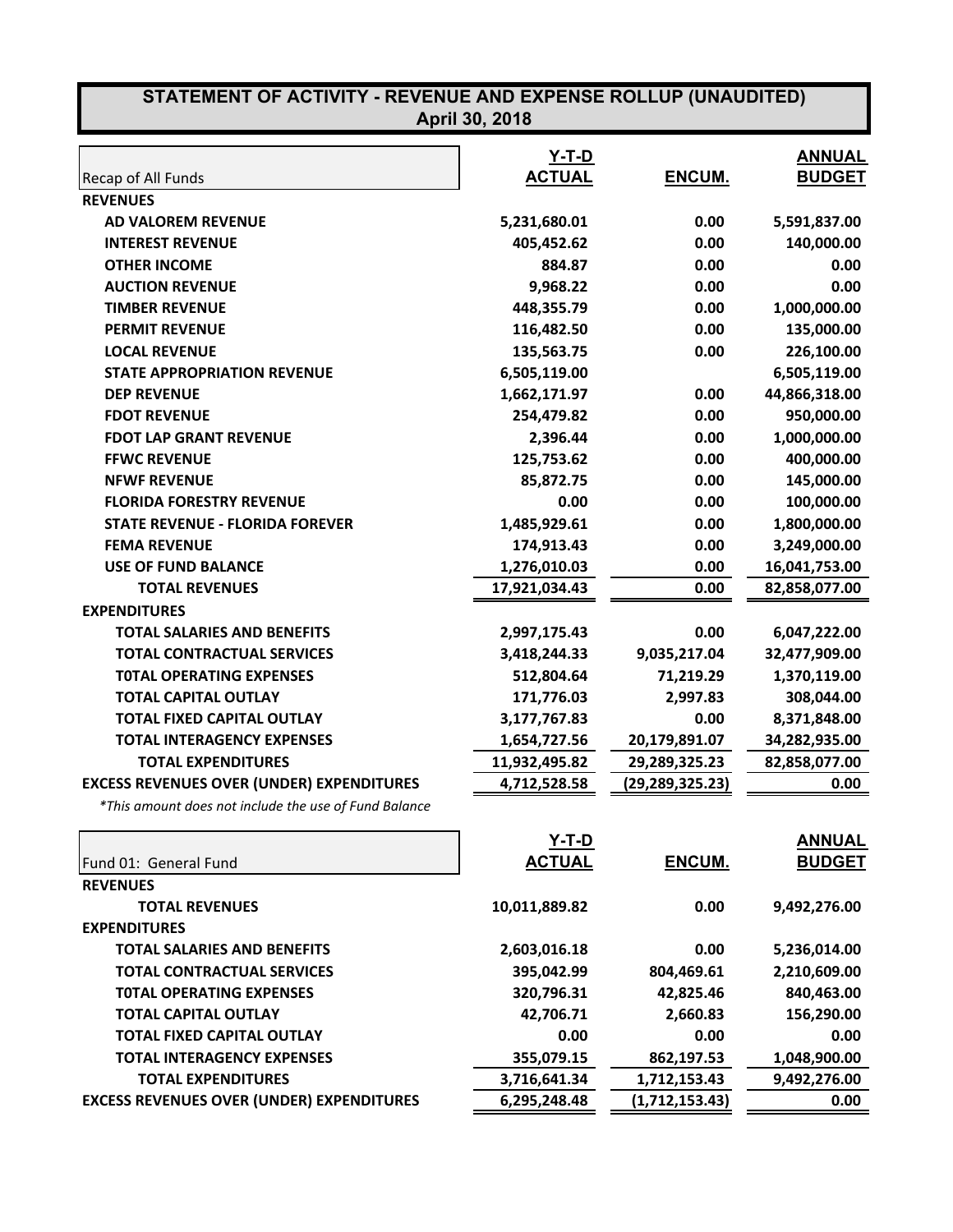# **STATEMENT OF ACTIVITY - REVENUE AND EXPENSE ROLLUP (UNAUDITED)**

| April 30, 2018 |  |
|----------------|--|
|----------------|--|

|                                                                                 | Y-T-D          |                   | <b>ANNUAL</b> |
|---------------------------------------------------------------------------------|----------------|-------------------|---------------|
| Fund 05: Middle Suwannee                                                        | <b>ACTUAL</b>  | ENCUM.            | <b>BUDGET</b> |
| <b>REVENUES</b>                                                                 |                |                   |               |
| <b>TOTAL REVENUES</b>                                                           | 68,661.08      | 0.00              | 589,083.00    |
| <b>EXPENDITURES</b>                                                             |                |                   |               |
| <b>TOTAL SALARIES AND BENEFITS</b>                                              | 0.00           | 0.00              | 0.00          |
| <b>TOTAL CONTRACTUAL SERVICES</b>                                               | 68,661.08      | 48,390.75         | 589,083.00    |
| <b>TOTAL OPERATING EXPENSES</b>                                                 | 0.00           | 0.00              | 0.00          |
| <b>TOTAL CAPITAL OUTLAY</b>                                                     | 0.00           | 0.00              | 0.00          |
| <b>TOTAL FIXED CAPITAL OUTLAY</b>                                               | 0.00           | 0.00              | 0.00          |
| <b>TOTAL INTERAGENCY EXPENSES</b>                                               | 0.00           | 0.00              | 0.00          |
| <b>TOTAL EXPENDITURES</b>                                                       | 68,661.08      | 48,390.75         | 589,083.00    |
| <b>EXCESS REVENUES OVER (UNDER) EXPENDITURES</b>                                | 0.00           | (48, 390.75)      | 0.00          |
|                                                                                 |                |                   |               |
|                                                                                 | Y-T-D          |                   | <b>ANNUAL</b> |
| Fund 06: Springs Appropriation                                                  | <b>ACTUAL</b>  | ENCUM.            | <b>BUDGET</b> |
| <b>REVENUES</b>                                                                 |                |                   |               |
| <b>FUND TRANSFER</b>                                                            | 1,485,929.61   | 0.00              | 4,865,930.00  |
| <b>DEP REVENUE</b>                                                              | 1,582,581.29   | 0.00              | 43,852,235.00 |
| <b>TOTAL REVENUES</b>                                                           | 3,068,510.90   | 0.00              | 48,718,165.00 |
| <b>EXPENDITURES</b>                                                             |                |                   |               |
| <b>TOTAL SALARIES AND BENEFITS</b>                                              | 61.07          | 0.00              | 0.00          |
| <b>TOTAL CONTRACTUAL SERVICES</b>                                               | 759,754.70     | 4,335,622.60      | 15,494,577.00 |
| <b>TOTAL OPERATING EXPENSES</b>                                                 | 0.00           | 0.00              | 0.00          |
| <b>TOTAL CAPITAL OUTLAY</b>                                                     | 0.00           | 0.00              | 0.00          |
| <b>TOTAL FIXED CAPITAL OUTLAY</b>                                               | 2,908,378.58   | 0.00              | 7,388,898.00  |
| <b>TOTAL INTERAGENCY EXPENSES</b>                                               | 435,287.78     | 16,050,262.22     | 25,834,690.00 |
| <b>TOTAL EXPENDITURES</b>                                                       | 4,103,482.13   | 20,385,884.82     | 48,718,165.00 |
| <b>EXCESS REVENUES OVER (UNDER) EXPENDITURES</b>                                | (1,034,971.23) | (20, 385, 884.82) | 0.00          |
| *Expenditures to be covered by DEP Reimbursement Grant; reimbursement requested |                |                   |               |
|                                                                                 | Y-T-D          |                   | <b>ANNUAL</b> |
| Fund 07: Local Revenue                                                          | <b>ACTUAL</b>  | ENCUM.            | <b>BUDGET</b> |
| <b>REVENUES</b>                                                                 |                |                   |               |
| <b>TOTAL REVENUES</b>                                                           | 105,600.00     | 0.00              | 105,600.00    |
| <b>EXPENDITURES</b>                                                             |                |                   |               |
| <b>TOTAL SALARIES AND BENEFITS</b>                                              | 0.00           | 0.00              | 0.00          |
| <b>TOTAL CONTRACTUAL SERVICES</b>                                               | 0.00           | 0.00              | 0.00          |
| <b>TOTAL OPERATING EXPENSES</b>                                                 | 0.00           | 0.00              | 0.00          |
| <b>TOTAL CAPITAL OUTLAY</b>                                                     | 0.00           | 0.00              | 0.00          |
| <b>TOTAL FIXED CAPITAL OUTLAY</b>                                               | 0.00           | 0.00              | 0.00          |
| <b>TOTAL INTERAGENCY EXPENSES</b>                                               | 105,600.00     | (79, 200.00)      | 105,600.00    |
| <b>TOTAL EXPENDITURES</b>                                                       | 105,600.00     | (79, 200.00)      | 105,600.00    |
| <b>EXCESS REVENUES OVER (UNDER) EXPENDITURES</b>                                | 0.00           | 79,200.00         | 0.00          |
|                                                                                 |                |                   |               |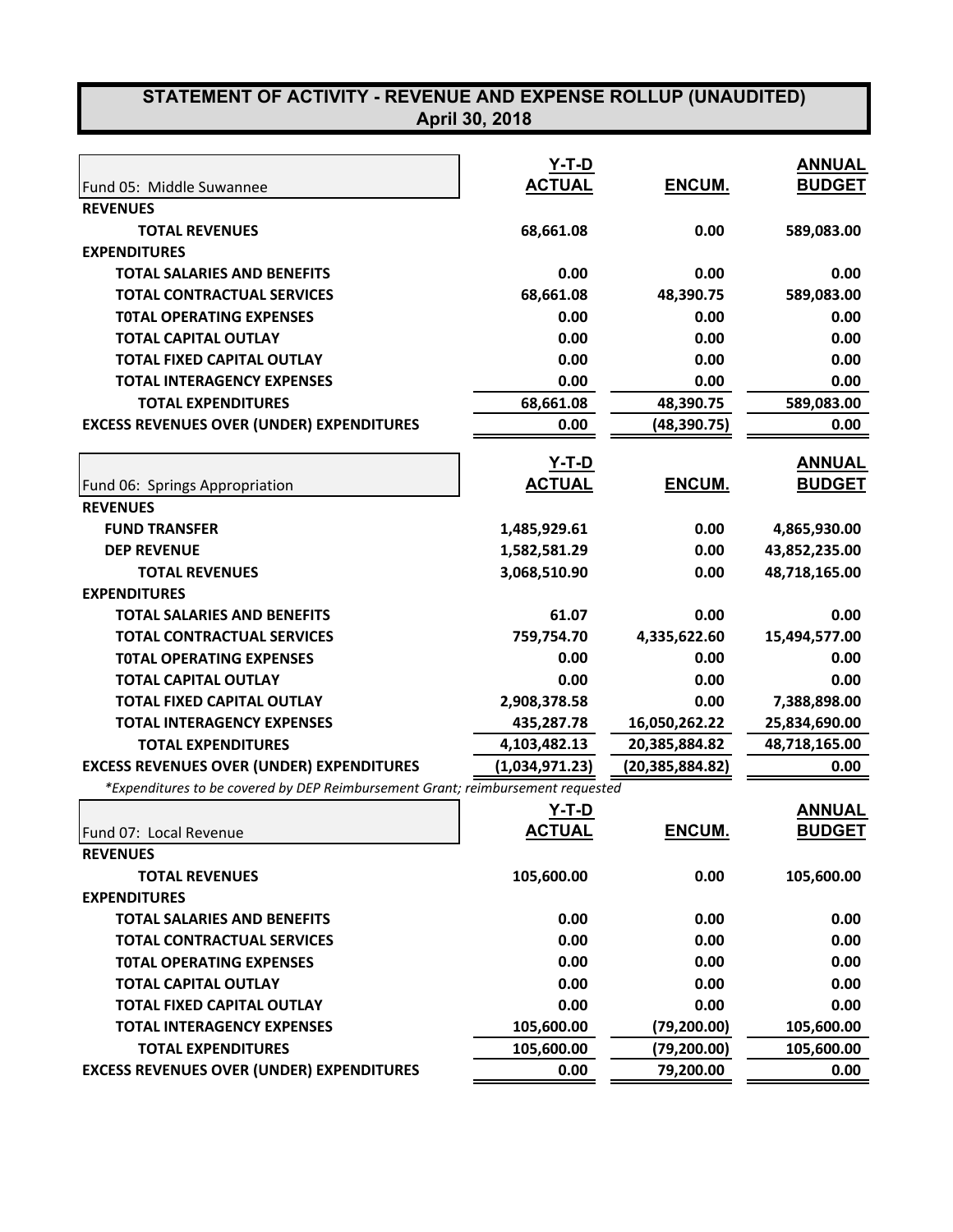| STATEMENT OF ACTIVITY - REVENUE AND EXPENSE ROLLUP (UNAUDITED)<br>April 30, 2018 |                       |                             |                        |  |  |
|----------------------------------------------------------------------------------|-----------------------|-----------------------------|------------------------|--|--|
|                                                                                  | <u>Y-T-D</u>          |                             | <b>ANNUAL</b>          |  |  |
| Fund 08: WMLTF / Springs                                                         | <b>ACTUAL</b>         | ENCUM.                      | <b>BUDGET</b>          |  |  |
| <b>REVENUES</b>                                                                  |                       |                             |                        |  |  |
|                                                                                  |                       |                             |                        |  |  |
| <b>TOTAL REVENUES</b><br><b>EXPENDITURES</b>                                     | 12,843.37             | 0.00                        | 425,000.00             |  |  |
|                                                                                  |                       |                             |                        |  |  |
| <b>TOTAL SALARIES AND BENEFITS</b><br><b>TOTAL CONTRACTUAL SERVICES</b>          | 9,602.10<br>0.00      | 0.00<br>0.00                | 0.00<br>275,000.00     |  |  |
|                                                                                  | 0.00                  | 0.00                        | 0.00                   |  |  |
| <b>TOTAL OPERATING EXPENSES</b>                                                  |                       |                             |                        |  |  |
| <b>TOTAL CAPITAL OUTLAY</b>                                                      | 0.00<br>0.00          | 0.00<br>0.00                | 0.00<br>0.00           |  |  |
| <b>TOTAL FIXED CAPITAL OUTLAY</b>                                                |                       |                             |                        |  |  |
| <b>TOTAL INTERAGENCY EXPENSES</b>                                                | 1,327.50              | 194,675.68                  | 150,000.00             |  |  |
| <b>TOTAL EXPENDITURES</b>                                                        | 10,929.60<br>1,913.77 | 194,675.68<br>(194, 675.68) | 425,000.00<br>0.00     |  |  |
| <b>EXCESS REVENUES OVER (UNDER) EXPENDITURES</b>                                 |                       |                             |                        |  |  |
|                                                                                  | Y-T-D                 |                             | <b>ANNUAL</b>          |  |  |
| Fund 09: Monitor Well Improvements                                               | <b>ACTUAL</b>         | <b>ENCUM.</b>               | <b>BUDGET</b>          |  |  |
| <b>REVENUES</b>                                                                  |                       |                             |                        |  |  |
| <b>FUND TRANSFERS IN</b>                                                         | 0.00                  | 0.00                        | 30,000.00              |  |  |
| <b>FUND BALANCE</b>                                                              | 242,063.68            | 0.00                        | 500,000.00             |  |  |
| <b>TOTAL REVENUES</b>                                                            | 242,063.68            | 0.00                        | 530,000.00             |  |  |
| <b>EXPENDITURES</b>                                                              |                       |                             |                        |  |  |
| <b>TOTAL SALARIES AND BENEFITS</b>                                               | 0.00                  | 0.00                        | 0.00                   |  |  |
| <b>TOTAL CONTRACTUAL SERVICES</b>                                                | 242,063.68            | 388,231.84                  | 500,000.00             |  |  |
| <b>TOTAL OPERATING EXPENSES</b>                                                  | 0.00                  | 0.00                        | 30,000.00              |  |  |
| <b>TOTAL CAPITAL OUTLAY</b>                                                      | 0.00                  | 0.00                        | 0.00                   |  |  |
| <b>TOTAL FIXED CAPITAL OUTLAY</b>                                                | 0.00                  | 0.00                        | 0.00                   |  |  |
| <b>TOTAL INTERAGENCY EXPENSES</b>                                                | 0.00                  | 0.00                        | 0.00                   |  |  |
| <b>TOTAL EXPENDITURES</b>                                                        | 242,063.68            | 388,231.84                  | 530,000.00             |  |  |
| <b>EXCESS REVENUES OVER (UNDER) EXPENDITURES</b>                                 | 0.00                  | (388,231.84)                | 0.00                   |  |  |
| *Excess to be covered by Committed Fund Balance                                  |                       |                             |                        |  |  |
|                                                                                  | Y-T-D                 |                             | <b>ANNUAL</b>          |  |  |
| Fund 10: Florida Forever & P-2000                                                | <b>ACTUAL</b>         | ENCUM.                      | <b>BUDGET</b>          |  |  |
| <b>REVENUES</b>                                                                  |                       |                             |                        |  |  |
| <b>INTEREST REVENUE</b>                                                          | 22,585.86             | 0.00                        | 0.00                   |  |  |
| <b>FUND TRANSFERS OUT</b>                                                        | (1,485,929.61)        | 0.00                        | (1,485,930.00)         |  |  |
| <b>STATE REVENUE - FLORIDA FOREVER</b>                                           | 1,485,929.61          | 0.00                        | 1,800,000.00           |  |  |
| <b>FUND BALANCE</b>                                                              | 0.00                  | 0.00                        | 47,500.00              |  |  |
| <b>TOTAL REVENUES</b>                                                            |                       | 0.00                        | 361,570.00             |  |  |
| <b>EXPENDITURES</b>                                                              | 22,585.86             |                             |                        |  |  |
| <b>TOTAL SALARIES AND BENEFITS</b>                                               | 0.00                  | 0.00                        | 0.00                   |  |  |
| <b>TOTAL CONTRACTUAL SERVICES</b>                                                | 5,149.00              |                             |                        |  |  |
|                                                                                  | 0.00                  | 2,400.00<br>0.00            | 359,070.00<br>2,500.00 |  |  |
| <b>TOTAL OPERATING EXPENSES</b>                                                  |                       |                             |                        |  |  |
| <b>TOTAL CAPITAL OUTLAY</b>                                                      | 0.00<br>0.00          | 0.00<br>0.00                | 0.00<br>0.00           |  |  |
| <b>TOTAL FIXED CAPITAL OUTLAY</b>                                                |                       | 0.00                        |                        |  |  |
| <b>TOTAL INTERAGENCY EXPENSES</b>                                                | 0.00                  |                             | 0.00                   |  |  |
| <b>TOTAL EXPENDITURES</b>                                                        | 5,149.00              | 2,400.00                    | 361,570.00             |  |  |
| <b>EXCESS REVENUES OVER (UNDER) EXPENDITURES</b>                                 | 17,436.86             | (2,400.00)                  | 0.00                   |  |  |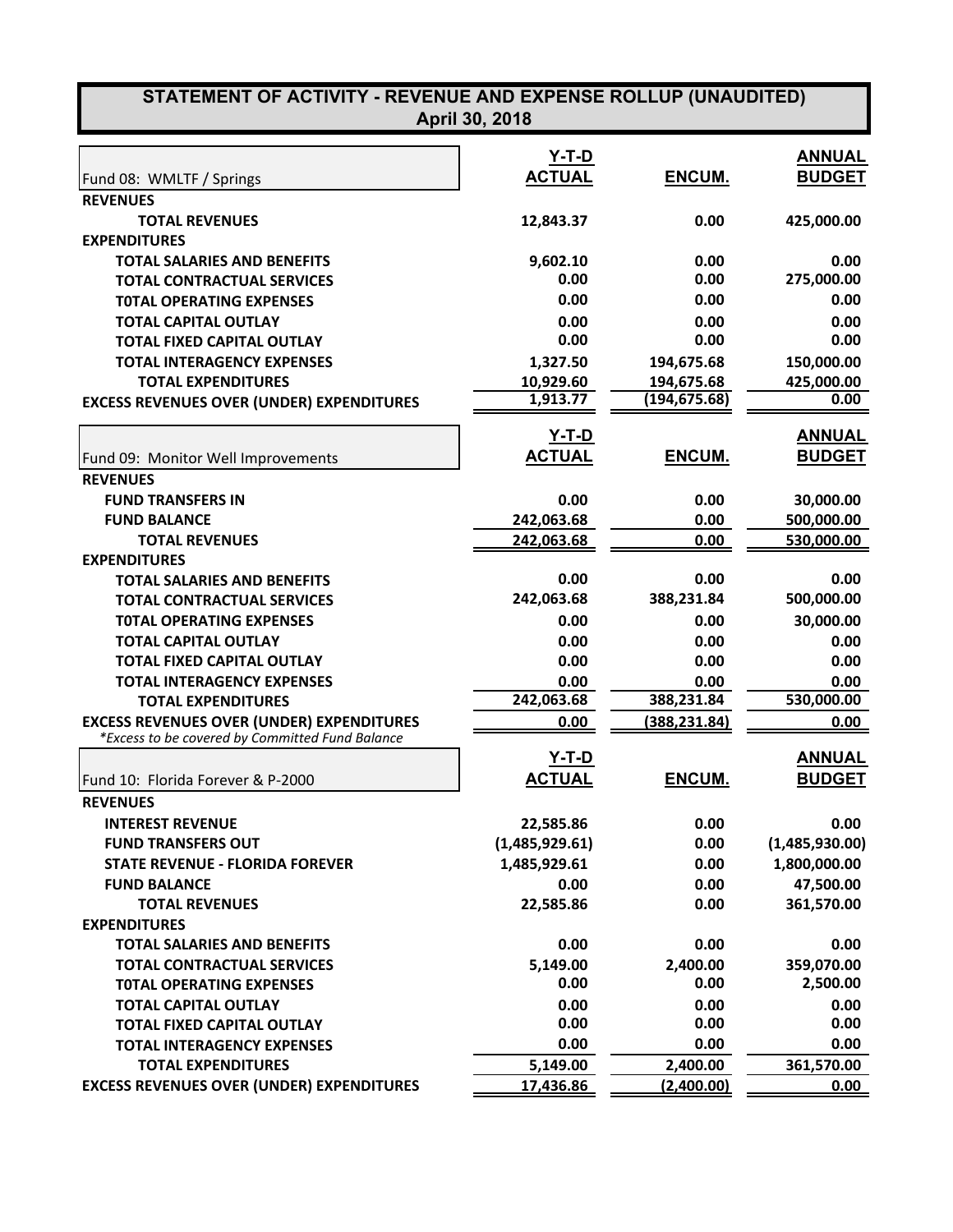| STATEMENT OF ACTIVITY - REVENUE AND EXPENSE ROLLUP (UNAUDITED)         |                |               |                   |
|------------------------------------------------------------------------|----------------|---------------|-------------------|
|                                                                        | April 30, 2018 |               |                   |
|                                                                        |                |               |                   |
|                                                                        | Y-T-D          |               | <b>ANNUAL</b>     |
| Fund 12: DOT ETDM                                                      | <b>ACTUAL</b>  | ENCUM.        | <b>BUDGET</b>     |
| <b>REVENUES</b>                                                        |                |               |                   |
| <b>TOTAL REVENUES</b>                                                  | 369.97         | 0.00          | 10,000.00         |
| <b>EXPENDITURES</b>                                                    |                |               |                   |
| <b>TOTAL SALARIES AND BENEFITS</b>                                     | 355.31         | 0.00          | 10,000.00         |
| <b>TOTAL CONTRACTUAL SERVICES</b>                                      | 0.00           | 0.00          | 0.00              |
| <b>TOTAL OPERATING EXPENSES</b>                                        | 0.00           | 0.00          | 0.00              |
| <b>TOTAL CAPITAL OUTLAY</b>                                            | 0.00           | 0.00          | 0.00              |
| <b>TOTAL FIXED CAPITAL OUTLAY</b><br><b>TOTAL INTERAGENCY EXPENSES</b> | 0.00           | 0.00          | 0.00              |
| <b>TOTAL EXPENDITURES</b>                                              | 0.00<br>355.31 | 0.00<br>0.00  | 0.00<br>10,000.00 |
| <b>EXCESS REVENUES OVER (UNDER) EXPENDITURES</b>                       | 14.66          | 0.00          | 0.00              |
|                                                                        |                |               |                   |
|                                                                        | <u>Y-T-D</u>   |               | <b>ANNUAL</b>     |
| Fund 13: Land Management/Operations                                    | <b>ACTUAL</b>  | ENCUM.        | <b>BUDGET</b>     |
| <b>REVENUES</b>                                                        |                |               |                   |
| <b>TOTAL REVENUES</b>                                                  | 2,652,871.78   | 0.00          | 5,010,309.00      |
| <b>EXPENDITURES</b>                                                    |                |               |                   |
| <b>TOTAL SALARIES AND BENEFITS</b>                                     | 377,150.99     | 0.00          | 801,208.00        |
| <b>TOTAL CONTRACTUAL SERVICES</b>                                      | 942,723.73     | 474,142.31    | 2,625,691.00      |
| <b>TOTAL OPERATING EXPENSES</b>                                        | 189,963.33     | 28,393.83     | 493,656.00        |
| <b>TOTAL CAPITAL OUTLAY</b>                                            | 129,069.32     | 337.00        | 151,754.00        |
| <b>TOTAL FIXED CAPITAL OUTLAY</b>                                      | 269,389.25     | 0.00          | 275,000.00        |
| <b>TOTAL INTERAGENCY EXPENSES</b>                                      | 41,815.00      | 19,186.40     | 663,000.00        |
| <b>TOTAL EXPENDITURES</b>                                              | 1,950,111.62   | 522,059.54    | 5,010,309.00      |
| <b>EXCESS REVENUES OVER (UNDER) EXPENDITURES</b>                       | 702,760.16     | (522,059.54)  | 0.00              |
|                                                                        |                |               |                   |
|                                                                        | <b>Y-T-D</b>   |               | <b>ANNUAL</b>     |
| Fund 19: DOT Mitigation                                                | <b>ACTUAL</b>  | ENCUM.        | <b>BUDGET</b>     |
| <b>REVENUES</b>                                                        |                |               |                   |
| <b>TOTAL REVENUES</b>                                                  | 264,591.67     | 0.00          | 1,150,000.00      |
| <b>EXPENDITURES</b>                                                    |                |               |                   |
| <b>TOTAL SALARIES AND BENEFITS</b>                                     | 0.00           | 0.00          | 0.00              |
| <b>TOTAL CONTRACTUAL SERVICES</b>                                      | 264,591.67     | 682,413.25    | 1,150,000.00      |
| <b>TOTAL OPERATING EXPENSES</b>                                        | 0.00           | 0.00          | 0.00              |
| <b>TOTAL CAPITAL OUTLAY</b>                                            | 0.00           | 0.00          | 0.00              |
| <b>TOTAL FIXED CAPITAL OUTLAY</b>                                      | 0.00           | 0.00          | 0.00              |
| <b>TOTAL INTERAGENCY EXPENSES</b>                                      | 0.00           | 0.00          | 0.00              |
| <b>TOTAL EXPENDITURES</b>                                              | 264,591.67     | 682,413.25    | 1,150,000.00      |
| <b>EXCESS REVENUES OVER (UNDER) EXPENDITURES</b>                       | 0.00           | (682, 413.25) | 0.00              |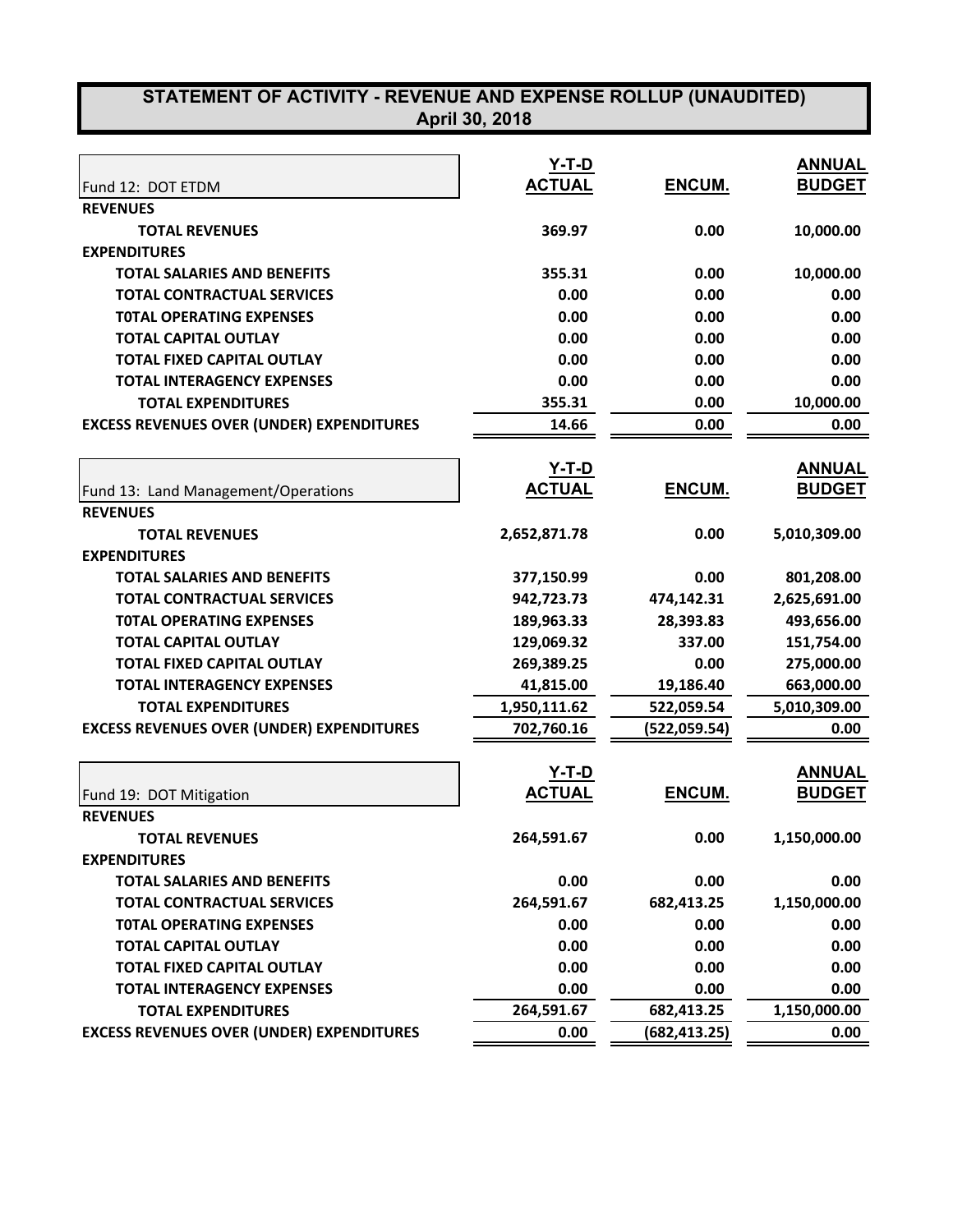| STATEMENT OF ACTIVITY - REVENUE AND EXPENSE ROLLUP (UNAUDITED)<br>April 30, 2018 |               |               |               |  |
|----------------------------------------------------------------------------------|---------------|---------------|---------------|--|
|                                                                                  |               |               |               |  |
|                                                                                  | <u>Y-T-D</u>  |               | <b>ANNUAL</b> |  |
| Fund 29: SRP                                                                     | <b>ACTUAL</b> | ENCUM.        | <b>BUDGET</b> |  |
| <b>REVENUES</b>                                                                  |               |               |               |  |
| <b>TOTAL REVENUES</b>                                                            | 40,442.13     | 0.00          | 120,500.00    |  |
| <b>EXPENDITURES</b>                                                              |               |               |               |  |
| <b>TOTAL SALARIES AND BENEFITS</b>                                               | 0.00          | 0.00          | 0.00          |  |
| <b>TOTAL CONTRACTUAL SERVICES</b>                                                | 0.00          | 0.00          | 0.00          |  |
| <b>TOTAL OPERATING EXPENSES</b>                                                  | 2,045.00      | 0.00          | 3,500.00      |  |
| <b>TOTAL CAPITAL OUTLAY</b>                                                      | 0.00          | 0.00          | 0.00          |  |
| <b>TOTAL FIXED CAPITAL OUTLAY</b>                                                | 0.00          | 0.00          | 0.00          |  |
| <b>TOTAL INTERAGENCY EXPENSES</b>                                                | 29,250.00     | 87,750.00     | 117,000.00    |  |
| <b>TOTAL EXPENDITURES</b>                                                        | 31,295.00     | 87,750.00     | 120,500.00    |  |
| <b>EXCESS REVENUES OVER (UNDER) EXPENDITURES</b>                                 | 9,147.13      | (87,750.00)   | 0.00          |  |
|                                                                                  |               |               |               |  |
|                                                                                  | Y-T-D         |               | <b>ANNUAL</b> |  |
| Fund 30: Camp Blanding Buffer Lands                                              | <b>ACTUAL</b> | <b>ENCUM.</b> | <b>BUDGET</b> |  |
| <b>REVENUES</b>                                                                  |               |               |               |  |
| <b>TOTAL REVENUES</b>                                                            | 6,671.12      | 0.00          | 707,950.00    |  |
| <b>EXPENDITURES</b>                                                              |               |               |               |  |
| <b>TOTAL SALARIES AND BENEFITS</b>                                               | 0.00          | 0.00          | 0.00          |  |
| <b>TOTAL CONTRACTUAL SERVICES</b>                                                | 3,514.75      | 0.00          | 0.00          |  |
| <b>TOTAL OPERATING EXPENSES</b>                                                  | 0.00          | 0.00          | 0.00          |  |
| <b>TOTAL CAPITAL OUTLAY</b>                                                      | 0.00          | 0.00          | 0.00          |  |
| <b>TOTAL FIXED CAPITAL OUTLAY</b>                                                | 0.00          | 0.00          | 707,950.00    |  |
| <b>TOTAL INTERAGENCY EXPENSES</b>                                                | 0.00          | 0.00          | 0.00          |  |
| <b>TOTAL EXPENDITURES</b>                                                        | 3,514.75      | 0.00          | 707,950.00    |  |
| <b>EXCESS REVENUES OVER (UNDER) EXPENDITURES</b>                                 | 3,156.37      | 0.00          | 0.00          |  |
|                                                                                  |               |               |               |  |
|                                                                                  | $Y-T-D$       |               | <b>ANNUAL</b> |  |
| Fund 33: PCS Mitigation                                                          | <u>ACTUAL</u> | <b>ENCUM.</b> | <b>BUDGET</b> |  |
| <b>REVENUES</b>                                                                  |               |               |               |  |
| <b>TOTAL REVENUES</b>                                                            | 1,050.46      | 0.00          | 0.00          |  |
| <b>EXPENDITURES</b>                                                              |               |               |               |  |
| <b>TOTAL SALARIES AND BENEFITS</b>                                               | 0.00          | 0.00          | 0.00          |  |
| <b>TOTAL CONTRACTUAL SERVICES</b>                                                | 0.00          | 0.00          | 0.00          |  |
| <b>TOTAL OPERATING EXPENSES</b>                                                  | 0.00          | 0.00          | 0.00          |  |
| <b>TOTAL CAPITAL OUTLAY</b>                                                      | 0.00          | 0.00          | 0.00          |  |
| <b>TOTAL FIXED CAPITAL OUTLAY</b>                                                | 0.00          | 0.00          | 0.00          |  |
| <b>TOTAL INTERAGENCY EXPENSES</b>                                                | 0.00          | 0.00          | 0.00          |  |
| <b>TOTAL EXPENDITURES</b>                                                        | 0.00          | 0.00          | 0.00          |  |
| <b>EXCESS REVENUES OVER (UNDER) EXPENDITURES</b>                                 | 1,050.46      | 0.00          | 0.00          |  |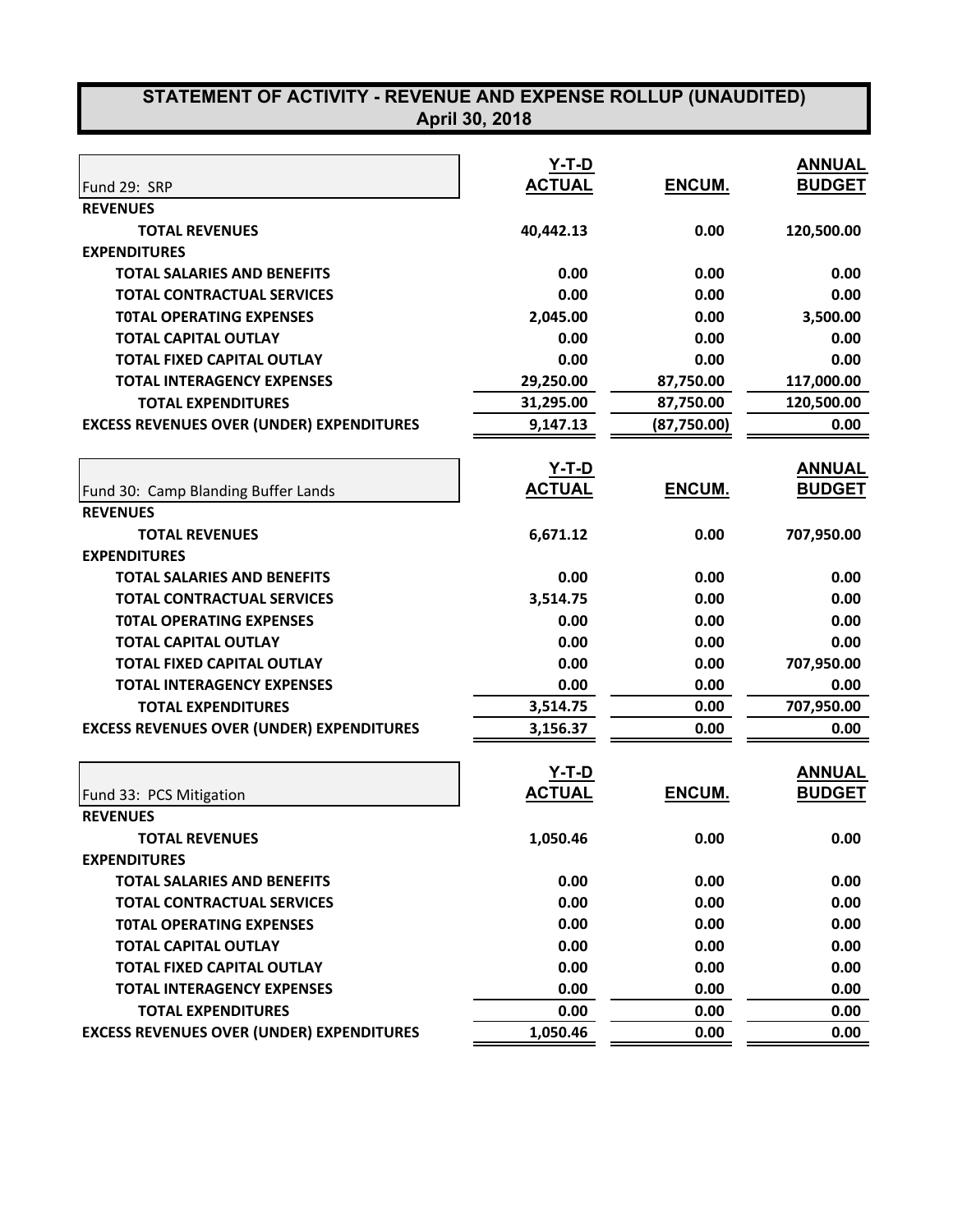## **STATEMENT OF ACTIVITY - REVENUE AND EXPENSE ROLLUP (UNAUDITED) April 30, 2018**

|                                                  | <u>Y-T-D</u>  |                | <b>ANNUAL</b> |
|--------------------------------------------------|---------------|----------------|---------------|
| Fund 51: District Ag Cost Share                  | <b>ACTUAL</b> | ENCUM.         | <b>BUDGET</b> |
| <b>REVENUES</b>                                  |               |                |               |
| <b>FUND BALANCE</b>                              | 347,578.22    | 0.00           | 5,388,579.00  |
| <b>TOTAL REVENUES</b>                            | 347,578.22    | 0.00           | 5,388,579.00  |
| <b>EXPENDITURES</b>                              |               |                |               |
| <b>TOTAL SALARIES AND BENEFITS</b>               | 0.00          | 0.00           | 0.00          |
| <b>TOTAL CONTRACTUAL SERVICES</b>                | 347,578.22    | 902,755.97     | 5,360,579.00  |
| <b>TOTAL OPERATING EXPENSES</b>                  | 0.00          | 0.00           | 0.00          |
| <b>TOTAL CAPITAL OUTLAY</b>                      | 0.00          | 0.00           | 0.00          |
| <b>TOTAL FIXED CAPITAL OUTLAY</b>                | 0.00          | 0.00           | 0.00          |
| <b>TOTAL INTERAGENCY EXPENSES</b>                | 0.00          | 0.00           | 28,000.00     |
| <b>TOTAL EXPENDITURES</b>                        | 347,578.22    | 902,755.97     | 5,388,579.00  |
| <b>EXCESS REVENUES OVER (UNDER) EXPENDITURES</b> | 0.00          | (902, 755.97)  | 0.00          |
| *Excess to be covered by Committed Fund Balance  |               |                |               |
|                                                  | Y-T-D         |                | <b>ANNUAL</b> |
| Fund 53: District RIVER Cost Share               | <b>ACTUAL</b> | ENCUM.         | <b>BUDGET</b> |
| <b>REVENUES</b>                                  |               |                |               |
| <b>FUND BALANCE</b>                              | 686,368.13    | 0.00           | 5,605,045.00  |
| <b>TOTAL REVENUES</b>                            | 0.00          | 0.00           | 5,605,045.00  |
| <b>EXPENDITURES</b>                              |               |                |               |
| <b>TOTAL SALARIES AND BENEFITS</b>               | 0.00          | 0.00           | 0.00          |
| <b>TOTAL CONTRACTUAL SERVICES</b>                | 0.00          | 0.00           | 269,300.00    |
| <b>TOTAL OPERATING EXPENSES</b>                  | 0.00          | 0.00           | 0.00          |
| <b>TOTAL CAPITAL OUTLAY</b>                      | 0.00          | 0.00           | 0.00          |
| <b>TOTAL FIXED CAPITAL OUTLAY</b>                | 0.00          | 0.00           | 0.00          |
| <b>TOTAL INTERAGENCY EXPENSES</b>                | 686,368.13    | 3,045,019.24   | 5,335,745.00  |
| <b>TOTAL EXPENDITURES</b>                        | 686,368.13    | 3,045,019.24   | 5,605,045.00  |
| <b>EXCESS REVENUES OVER (UNDER) EXPENDITURES</b> | 0.00          | (3,045,019.24) | 0.00          |
| *Excess to be covered by Committed Fund Balance  |               |                |               |
|                                                  | Y-T-D         |                | <b>ANNUAL</b> |
| Fund 56: FEMA Grants                             | <b>ACTUAL</b> | <b>ENCUM.</b>  | <b>BUDGET</b> |
| <b>REVENUES</b>                                  |               |                |               |
| <b>TOTAL REVENUES</b>                            | 176,105.78    | 0.00           | 3,249,000.00  |
| <b>EXPENDITURES</b>                              |               |                |               |
| <b>TOTAL SALARIES AND BENEFITS</b>               | 0.00          | 0.00           | 0.00          |
| <b>TOTAL CONTRACTUAL SERVICES</b>                | 176,105.78    | 578,563.71     | 3,249,000.00  |
| <b>TOTAL OPERATING EXPENSES</b>                  | 0.00          | 0.00           | 0.00          |
| <b>TOTAL CAPITAL OUTLAY</b>                      | 0.00          | 0.00           | 0.00          |
| <b>TOTAL FIXED CAPITAL OUTLAY</b>                | 0.00          | 0.00           | 0.00          |
| <b>TOTAL INTERAGENCY EXPENSES</b>                | 0.00          | 0.00           | 0.00          |
| <b>TOTAL EXPENDITURES</b>                        | 176,105.78    | 578,563.71     | 3,249,000.00  |
| <b>EXCESS REVENUES OVER (UNDER) EXPENDITURES</b> | 0.00          | (578, 563.71)  | 0.00          |